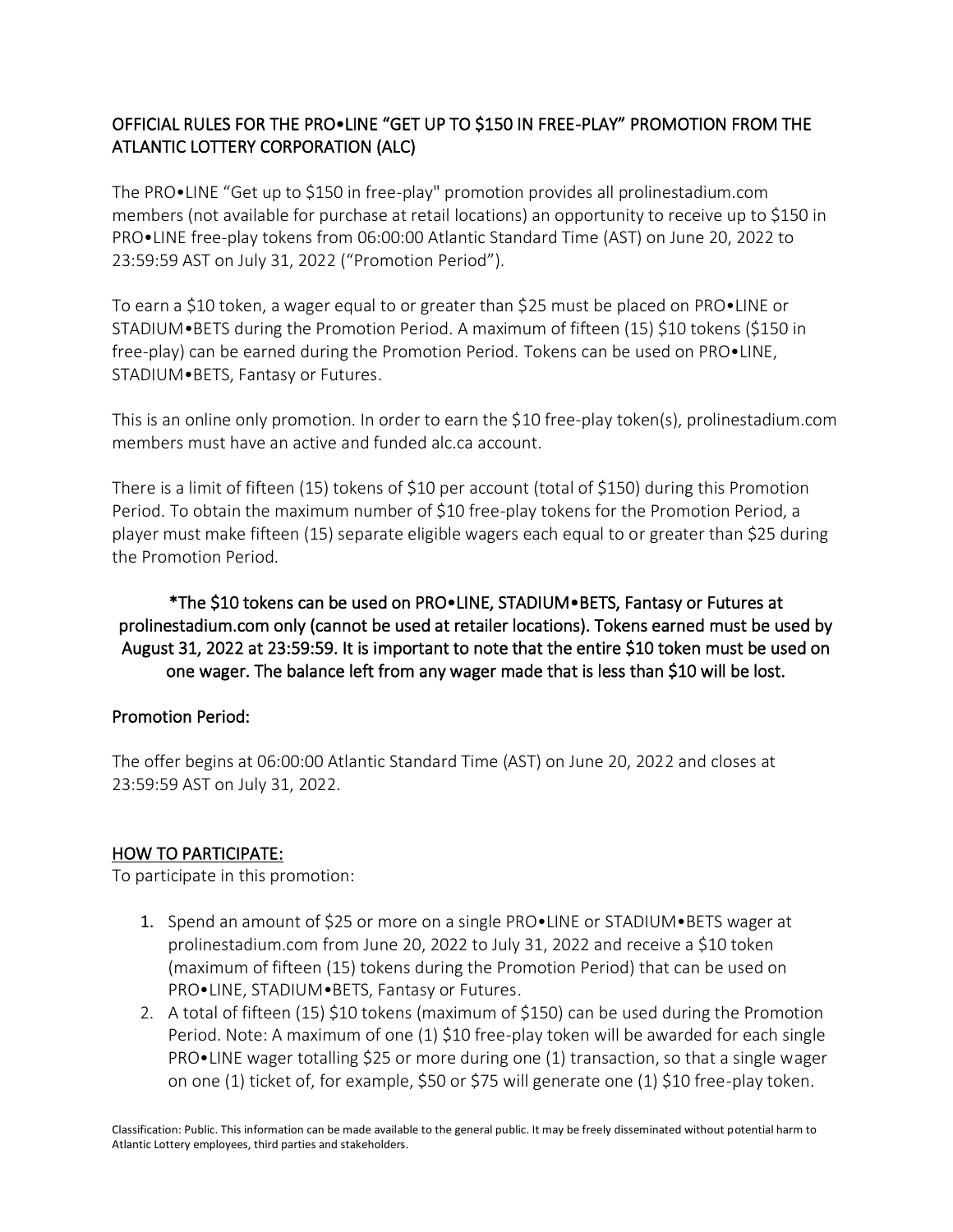- 3. To participate in the promotion: participants must be 19+; must be a resident of Atlantic Canada; and must have an active and funded alc.ca on-line account.
- 4. The offer will run from 06:00:00 Atlantic Standard Time (AST) on June 20, 2022 and closes at 23:59:59 AST on July 31, 2022.

### PROMOTION REWARDS:

- 1. Eligible participants will receive up to a maximum of fifteen (15) \$10 free-play tokens for eligible wagers placed on PRO•LINE or STADIUM•BETS during the Promotion Period.
- 2. The \$10 free-play token(s) will be automatically added to accounts which made qualifying wagers. Token(s) won't appear as a wagering payment option until after the qualifying game that was bet on is resulted in the system.
- 3. Tokens earned can be used on PRO•LINE, STADIUM•BETS, Fantasy or Futures.
- 4. Only one token may be used on a single game. A single game includes the sum of all betting markets for that game. For example, you can't use a token on the moneyline, and then use a second token on the same moneyline, nor the Spread, Total, H2H (head-tohead) or Winning Margins markets for the same game. These conditions also apply to select same-game props such as, but not limited to, "Goal Scorers," "To Hit a Home Run" and "To Score a TD."
- 5. Eligible participants must use their \$10 free-play token(s) by August 31, 2022 at 23:59:59 AST (token has no cash value otherwise).
- 6. There is no cash option for this offer. Tokens hold no cash value and can't be used towards earning another token(s).
- 7. Tokens are non-withdrawable.
- 8. This offer is non-transferable.
- 9. Participants must have an active alc.ca account in order to claim their \$10 free-play token(s).

### PROMOTION ELIGIBILITY

This offer is sponsored by Atlantic Lottery (AL) and is open to residents of New Brunswick, Newfoundland & Labrador, Nova Scotia and Prince Edward Island, who are nineteen (19) years of age or older and reside in Atlantic Canada at the time of entry.

Please note: Any individual who has falsified their registration information will be ineligible to receive their \$10 token(s).

### DELIVERY OF PRIZES

The \$10 free-play token(s) will be automatically added to accounts which made qualifying wagers. These can be found under "Free Bet Tokens" on the Check-Out page when placing your eligible wager. Token(s) won't appear as a wagering payment option until after the qualifying game that was bet on is resulted in the system.

Classification: Public. This information can be made available to the general public. It may be freely disseminated without potential harm to Atlantic Lottery employees, third parties and stakeholders.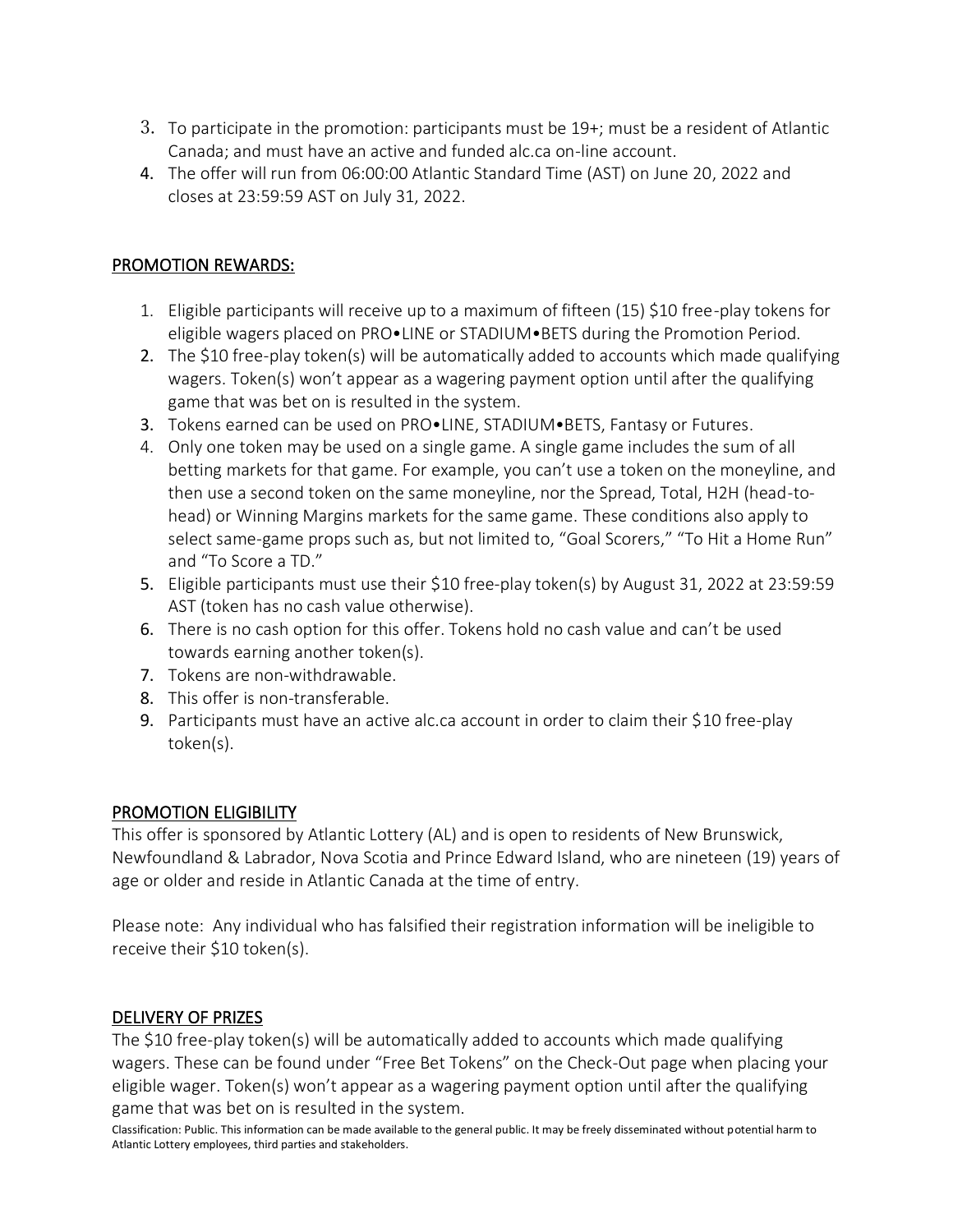#### GENERAL RULES

- 1. Members who have registered through fraudulent means or have provided false or misleading information will be disqualified. ALC will not be responsible for failed entry attempts for any reason whatsoever.
- 2. By taking part in this offer, participants agree to release and hold harmless Atlantic Lottery Corporation, retailers of Atlantic Lottery Corporation (collectively "Released Parties"), and the shareholders, directors, officers, employees and agents of the Released Parties from any claim, loss, expense or other liability arising from participation in this promotion or the awarding, acceptance or use of any prize awarded under the promotion.
- 3. Decisions of Atlantic Lottery Corporation with respect to this promotion are final on all matters of fact, interpretation, eligibility and procedure.
- 4. Atlantic Lottery Corporation has the right, at its sole discretion, to make substitutions of equivalent kind and value in the event of unavailability of any specified offer for reasons beyond Atlantic Lottery Corporation's control.
- 5. Participants must accept the offer as awarded.
- 6. Requests for official promotion rules and regulations can be mailed to: Atlantic Lottery Corporation, PO Box 5500, 922 Main St., Moncton, NB, E1C 8W6 (for which a selfaddressed, postage paid envelope must be included).
- 7. ALC does/do not assume any responsibility for incorrect or inaccurate capture of entry information, technical malfunctions, human or technical error, seeding or printing errors, lost, delayed or garbled data or transmissions, omission, interruption, deletion, defect or failures of any telephone or computer line or network, computer equipment, software or any combination thereof.
- 8. If for any reason, in the opinion of ALC, in its/their sole discretion, the promotion is not capable of running as originally planned, or if the administration, security, fairness, integrity or the proper conduct of the promotion is corrupted or adversely affected, including by reason of infection by computer virus, bugs, tampering, unauthorized intervention, fraud, technical failures or any other causes beyond its/their control, ALC reserves its/their right to cancel, terminate, modify, amend or suspend the promotion including canceling any method of entry. ALC reserves their right to modify the official rules and regulations of this promotion without materially affecting the terms and conditions hereof. ALC reserves their right in their sole discretion to disqualify any individual they find to be tampering with the entry process or the operation of the promotion or to be acting in violation of these official rules and regulations or otherwise in a disruptive manner.
- 9. This promotion is subject to all applicable federal, provincial and municipal laws and regulations. By entering this promotion, each entrant consents to the collection, use and distribution of his/her personal information (information that identifies an entrant as an individual, such as home telephone number, age and home address) by ALC for the purposes of implementing, administering and fulfilling this promotion. ALC will not sell or